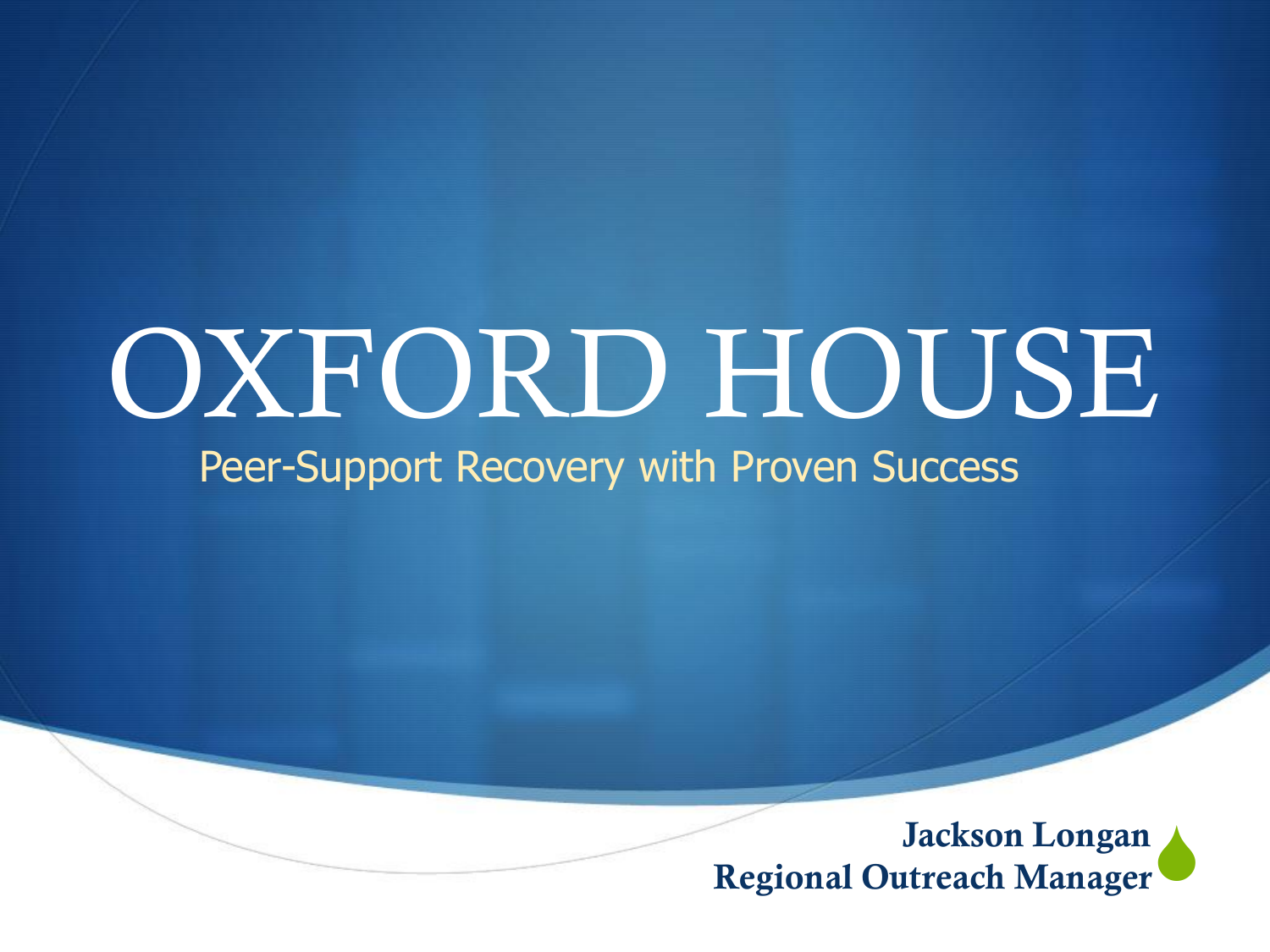### Three Core Principles

#### Oxford House Inc. Charter Requirements:

- ➢ Democratically ran
- ➢ Financially self-supporting
- $\triangleright$  Immediate expulsion for relapse

#### Also:

- $\triangleright$  Gender specific
- $\triangleright$  Minimum of 6 adult beds
- ➢ Adherence to Oxford House Model, Traditions & Manual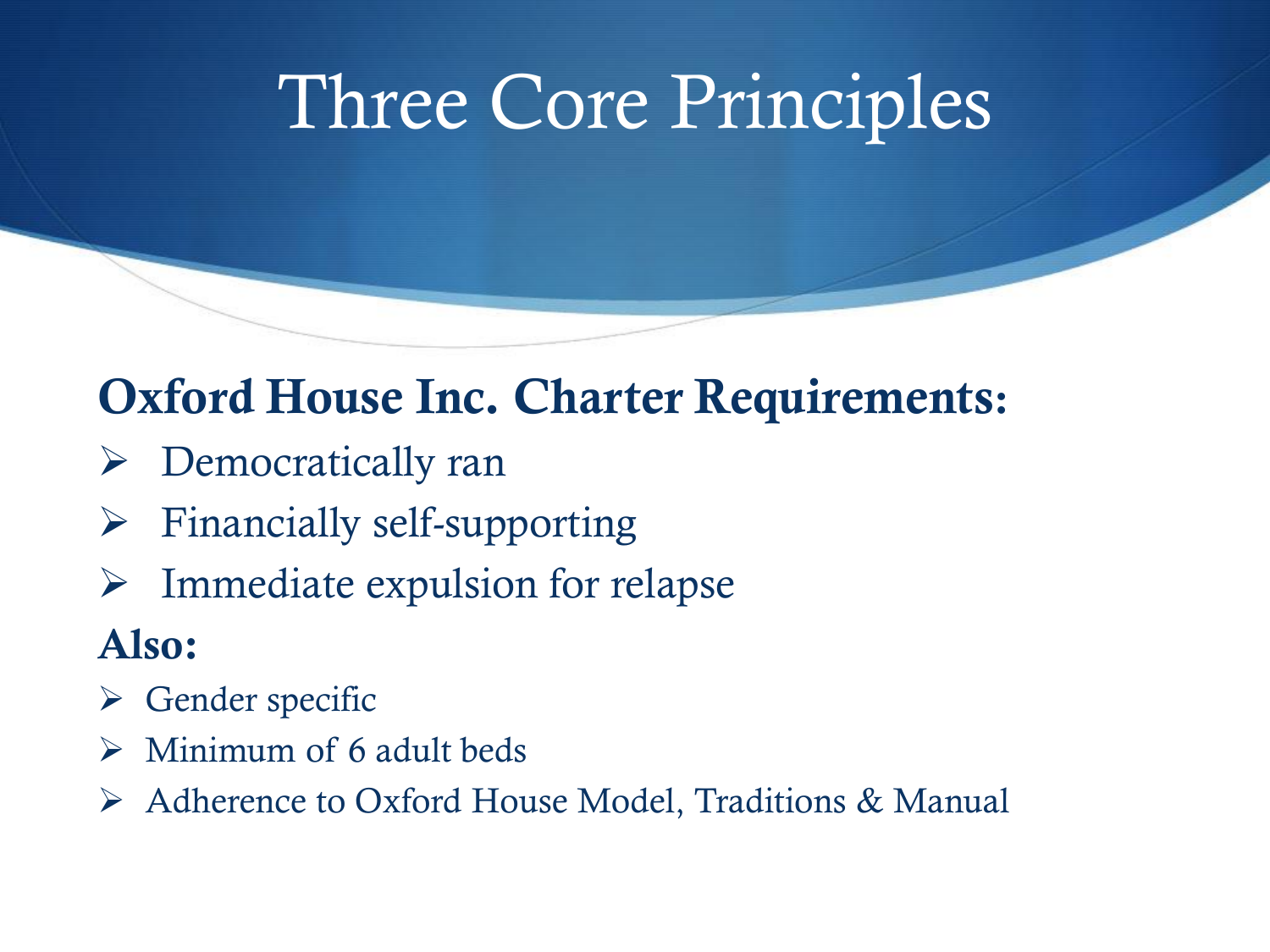# Origin

➢ The first Oxford House was opened in Silver Spring, MD in 1975.

- ➢ Since then Oxford House has expanded to:
	- 2400+ Houses
	- 19,000+ Beds
	- 46 States
	- 5 Countries
- ➢ No one ever asked to leave without cause.
- $\triangleright$  Houses available to:
	- Men Women Women & Children Men & Children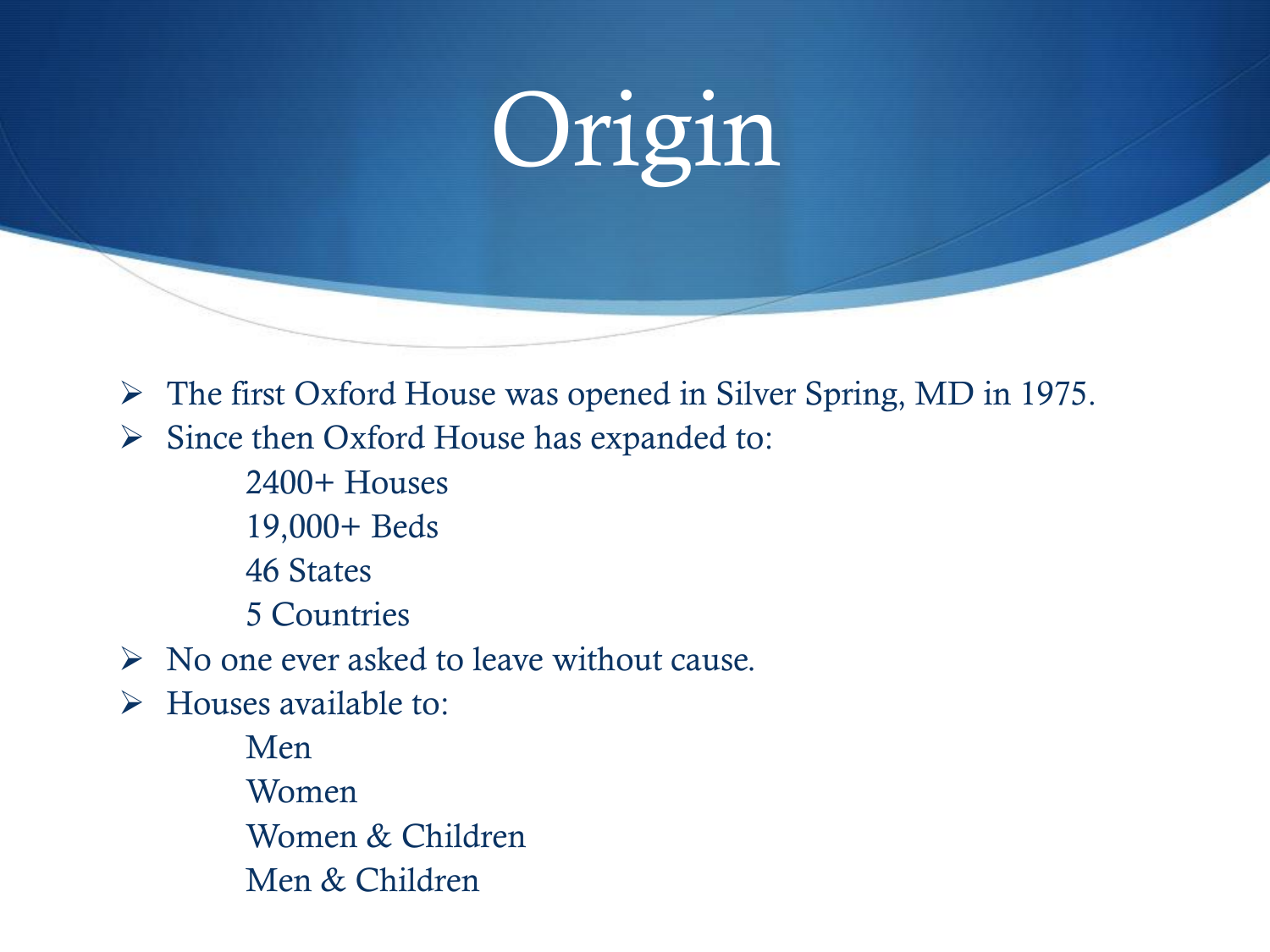# OPENING HOUSES



Oxford House Will Rogers in Claremore, OK

- ➢ Start-up Loan
- ➢ Large homes
- ➢ Nice neighborhoods
- ➢ Long-term leases
- ➢ Adequate parking
- $\triangleright$  Close to public transportation
- $\triangleright$  Close to employment
- $\triangleright$  Close to 12-step meetings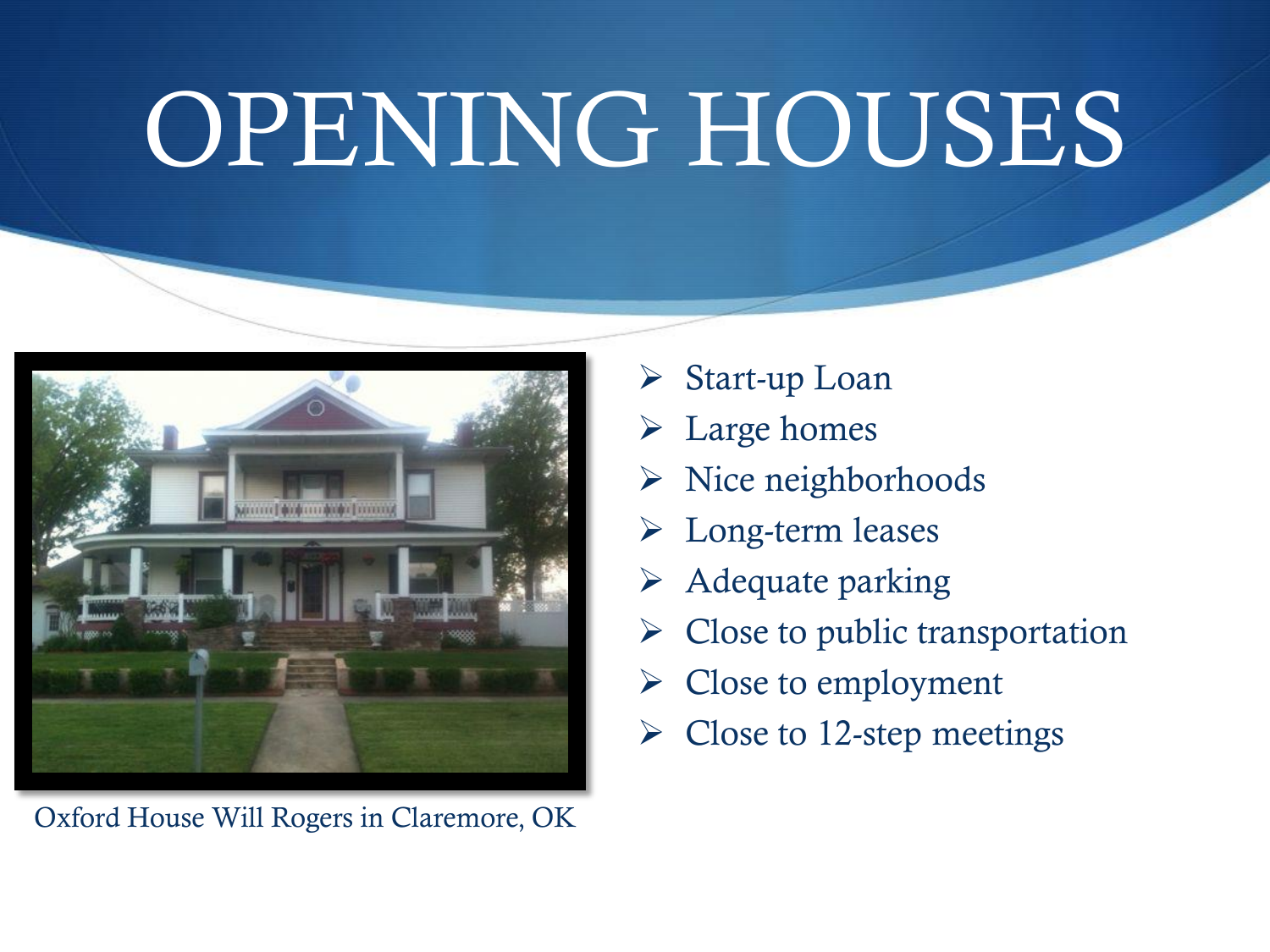## MEMBERSHIP QUALIFICATIONS

- ➢ Withdrawal-free sobriety
- ➢ Willingness to work a recovery program
- ➢ Ability to pay Equal Share Expenses
- ➢ Adherence of Oxford House Model and house guidelines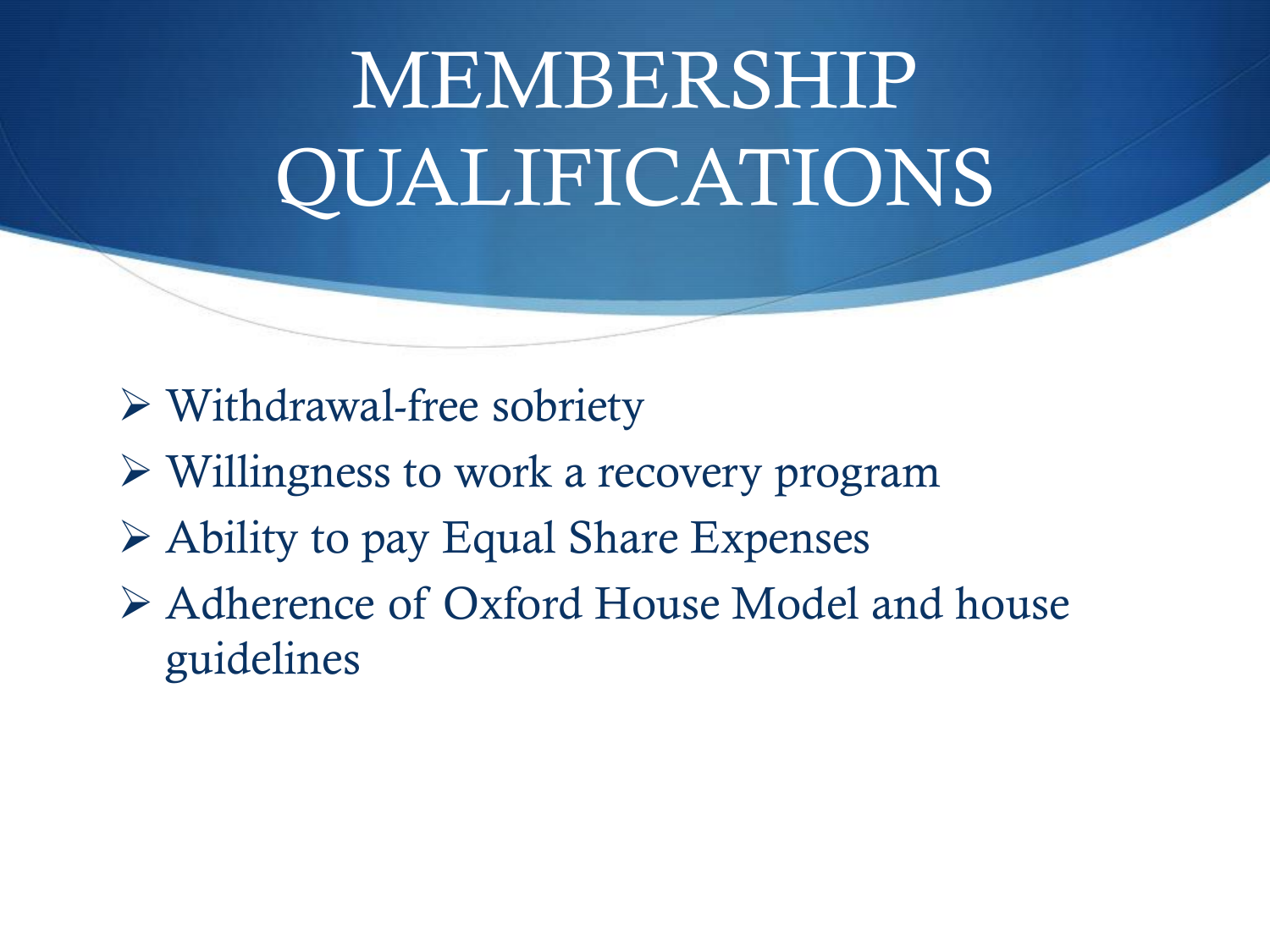### BECOMING A MEMBER

- ➢ Fill out application (found at www.oxfordhouse.org)
- $\triangleright$  Call a house to set-up an interview
- $\triangleright$  Show up on time for interview
- ➢ Be open and honest during interview
- $\geq$  Acceptance = 80% yes vote by members
- $\triangleright$  If accepted, new member may move in immediately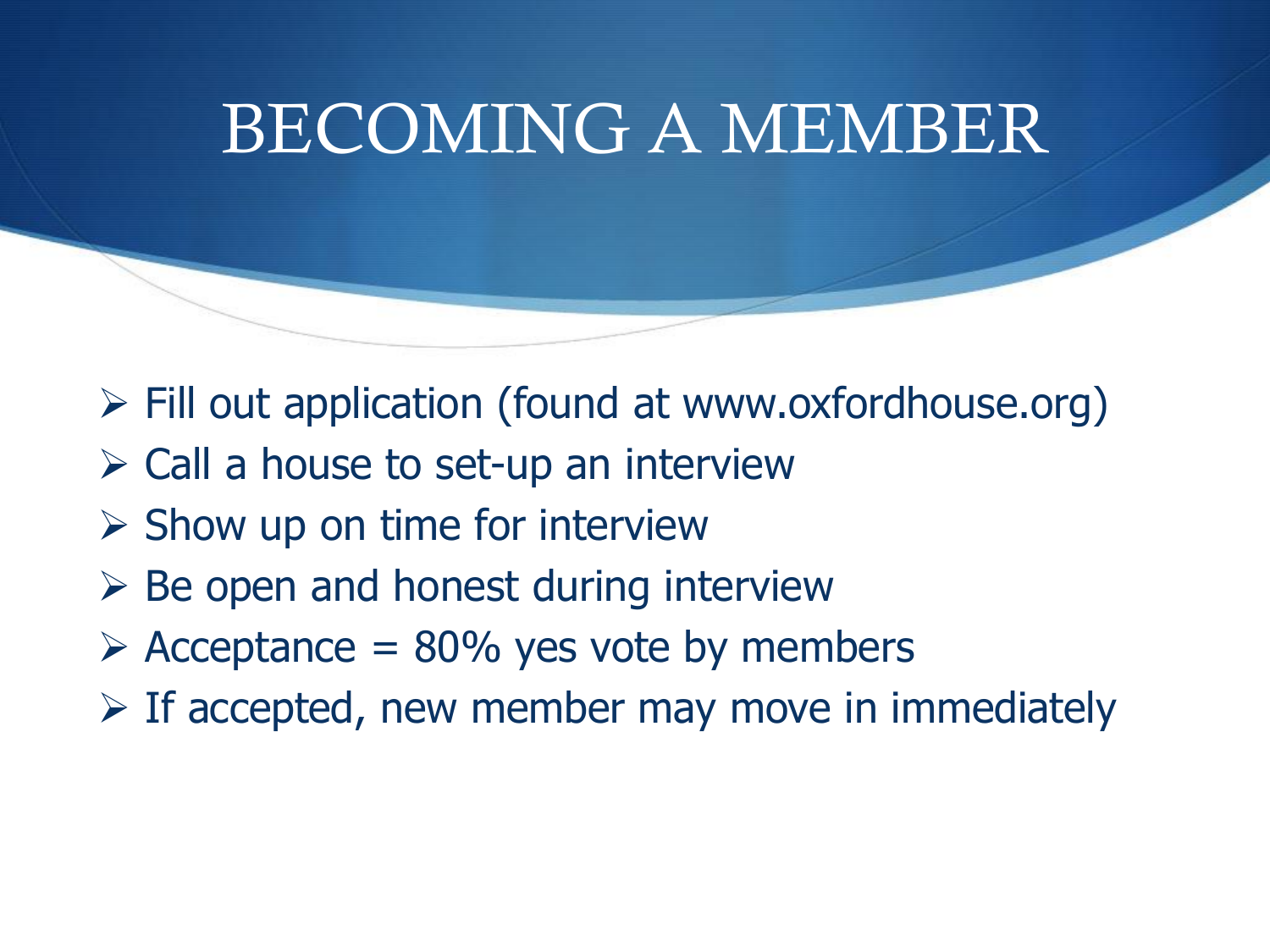## STRUCTURE

- $\triangleright$  Over 40 years of experience of what works
- $\triangleright$  Three core charter requirements
- $\triangleright$  Nine traditions to follow
- ➢ House manual
- ➢ Chapter support
- ➢ State Association support
- ➢ Alumni support
- ➢ Outreach support
- ➢ Oxford House World Services Support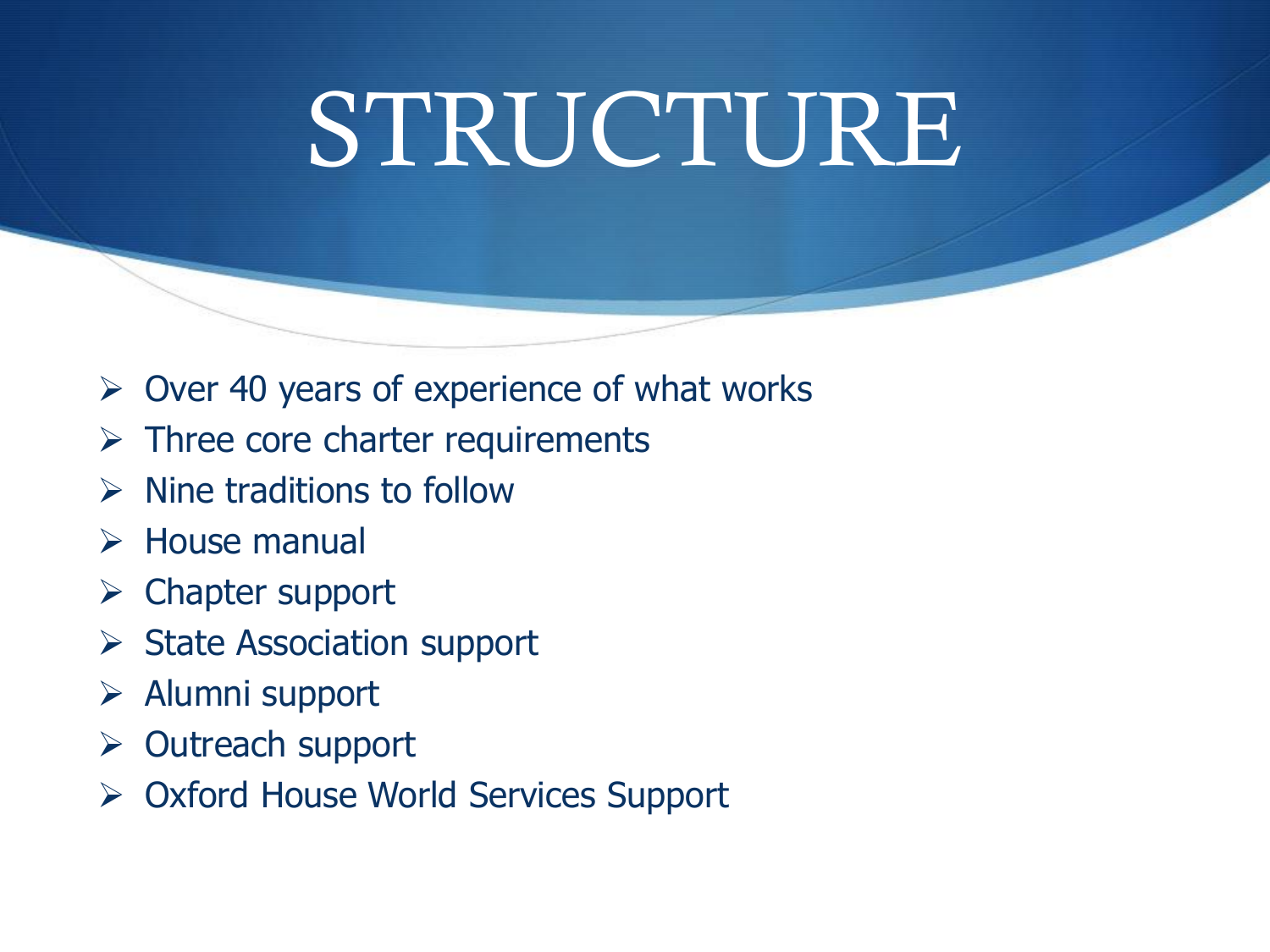# STRUCTURE

#### House Officers: (six month terms)

- ➢ President
- ➢ Secretary
- ➢ Treasurer
- ➢ Comptroller
- ➢ Chore Coordinator
- ➢ Housing Services Rep.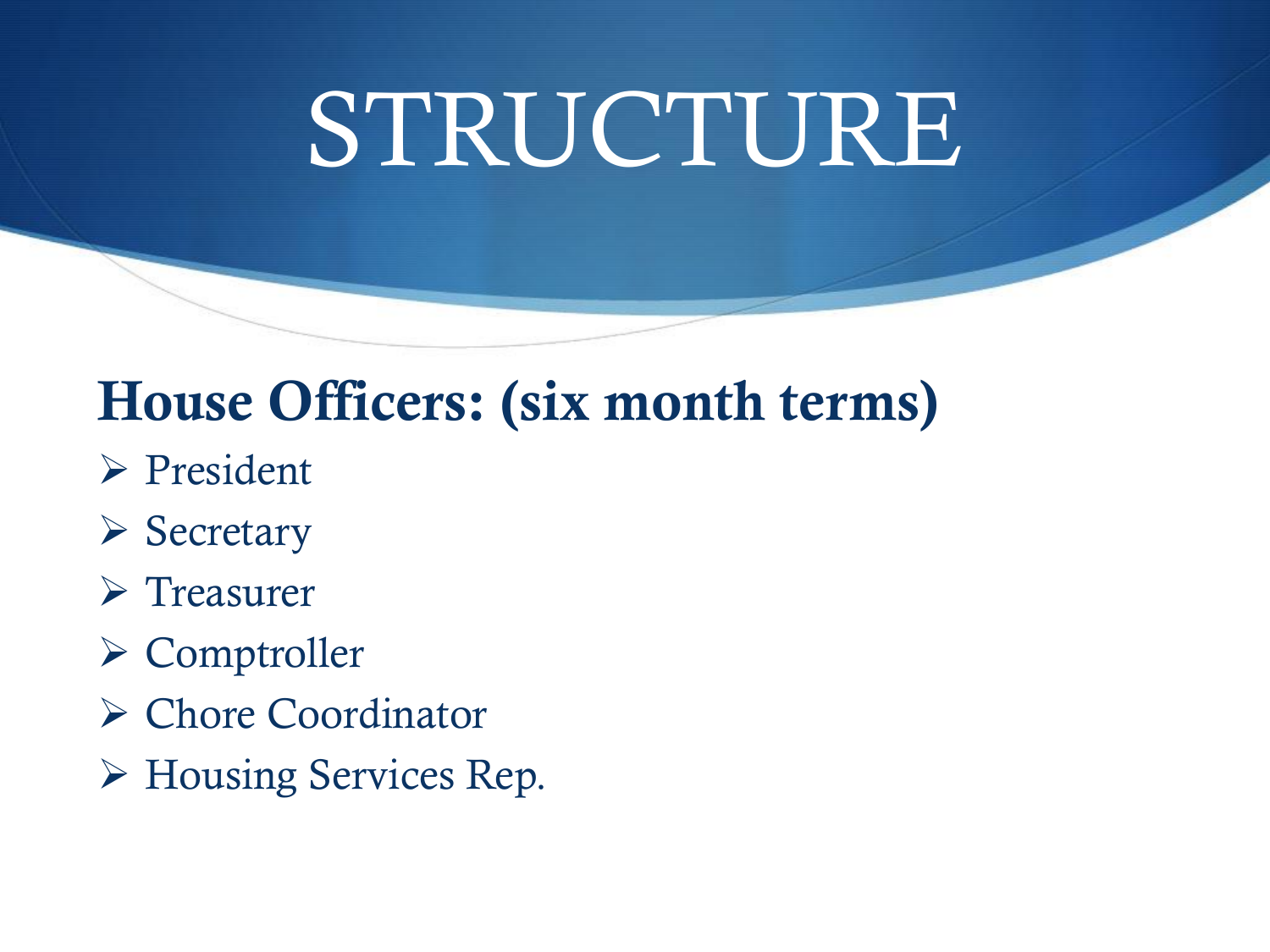# STRUCTURE

#### House Meeting

- ➢ Weekly
- ➢ Parliamentary Procedure
- ➢ Democracy in action
- ➢ Financial decisions
- ➢ Contracts
- ➢ Majority Rules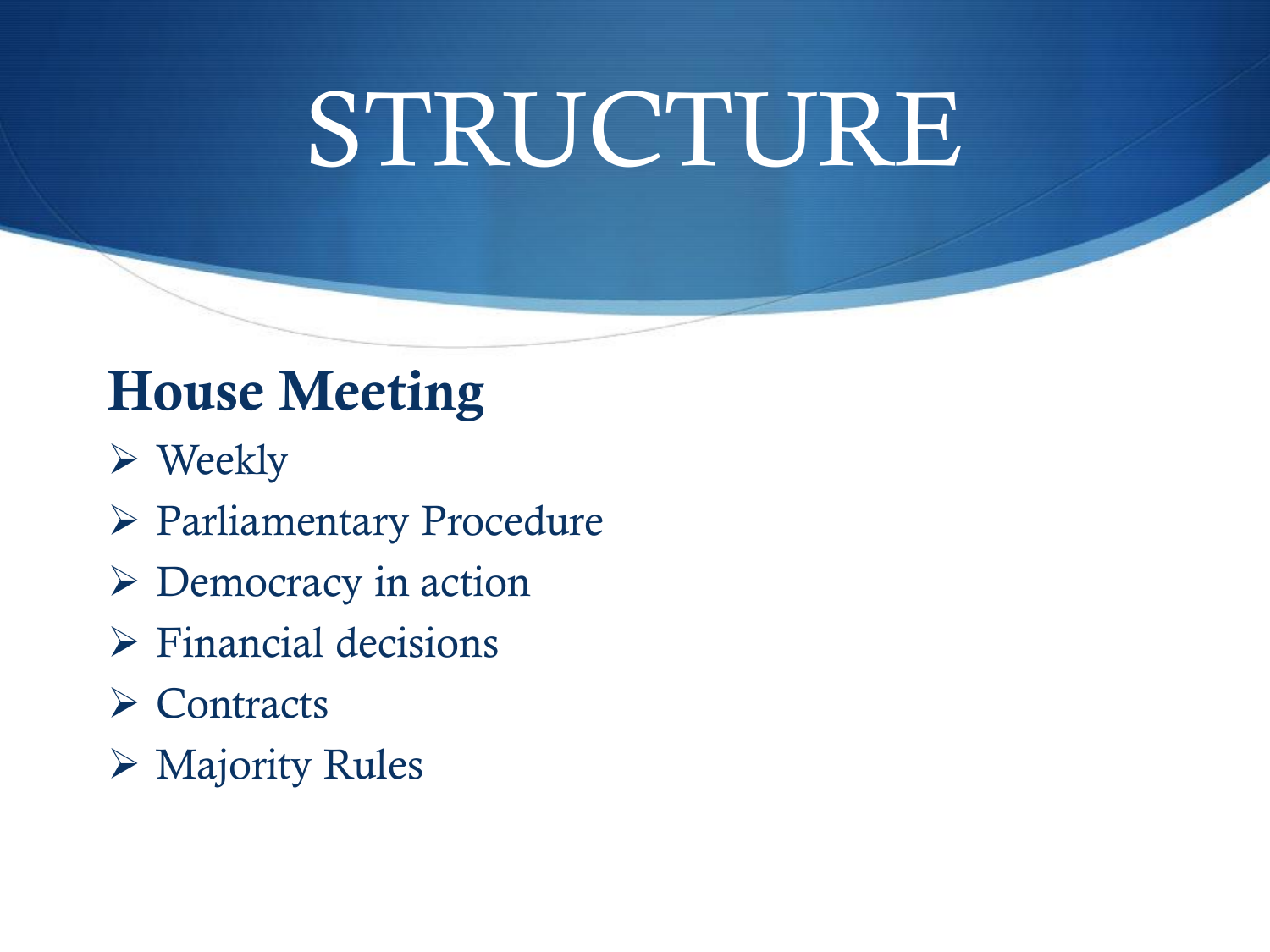### THE OUTREACH WORKER

- ➢ \$80K \$90K Cost FTE
- $\triangleright$  Finds and opens houses
- ➢ Networking with partners and supporters
- ➢ Resident training
- ➢ Quality Control
- ➢ Conflict Resolution
- ➢ Liaison with Drug Court Coordinator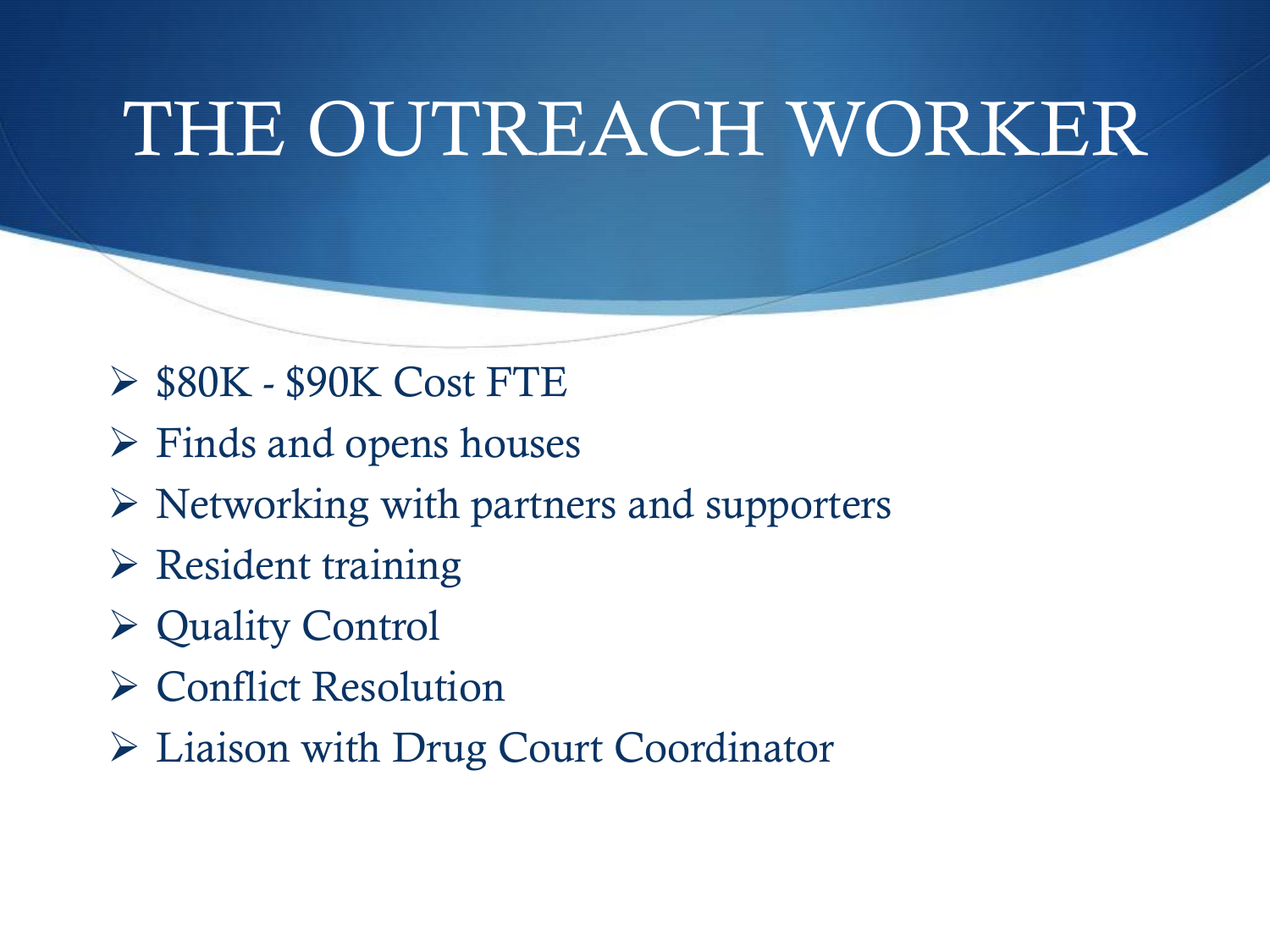## RURAL CHALLENGES

- ➢ Quality homes in favorable locations
- ➢ Employment
- ➢ Transportation
- ➢ Recovery support services
- ➢ Filling vacancies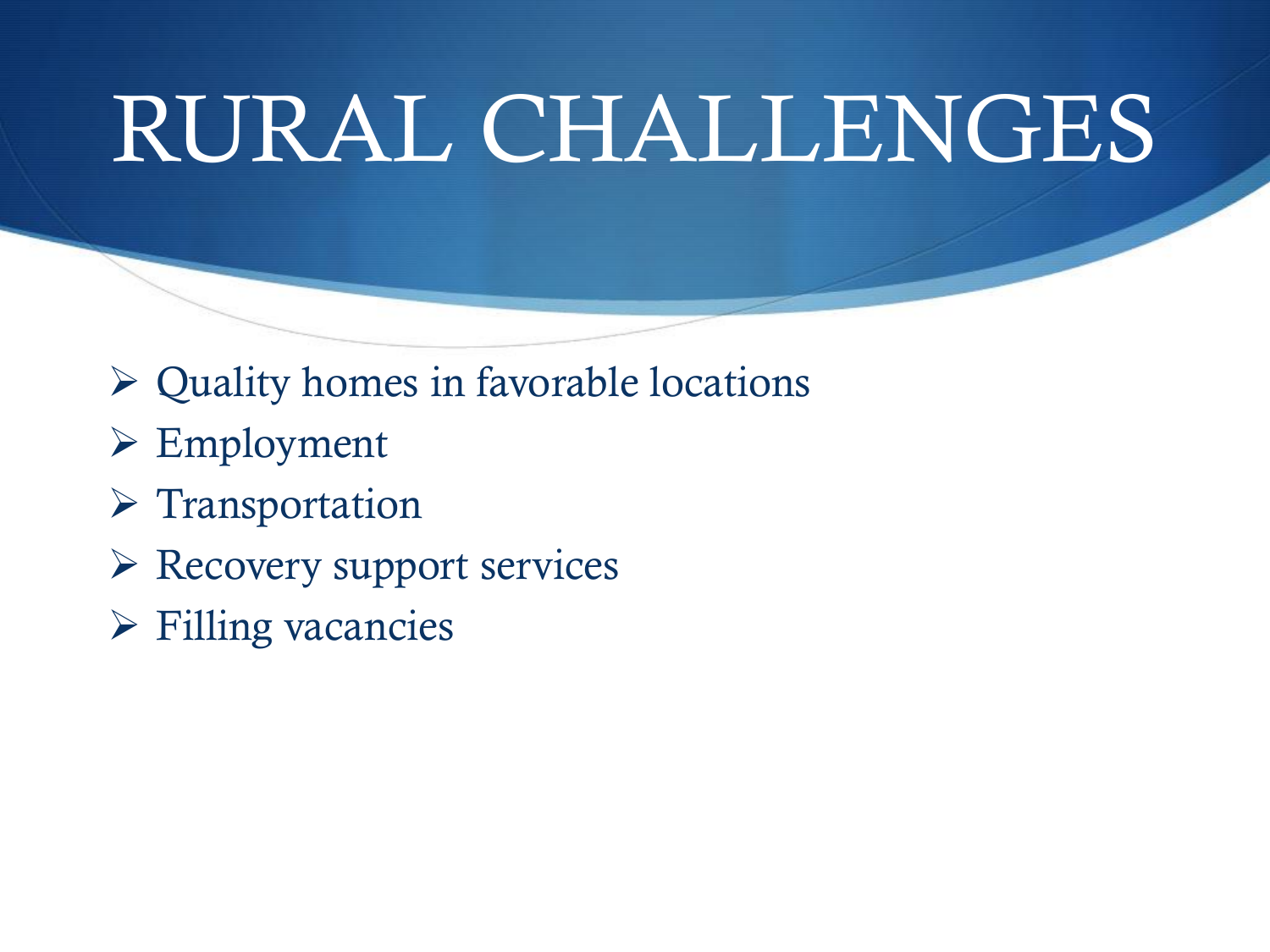## BENEFITS

#### Members Receive:

- ➢ 24/7 peer support
- ➢ Accountability
- $\triangleright$  Responsibility
- ➢ Safety
- ➢ Stability
- ➢ Greater chance of success
- ➢ Self Efficacy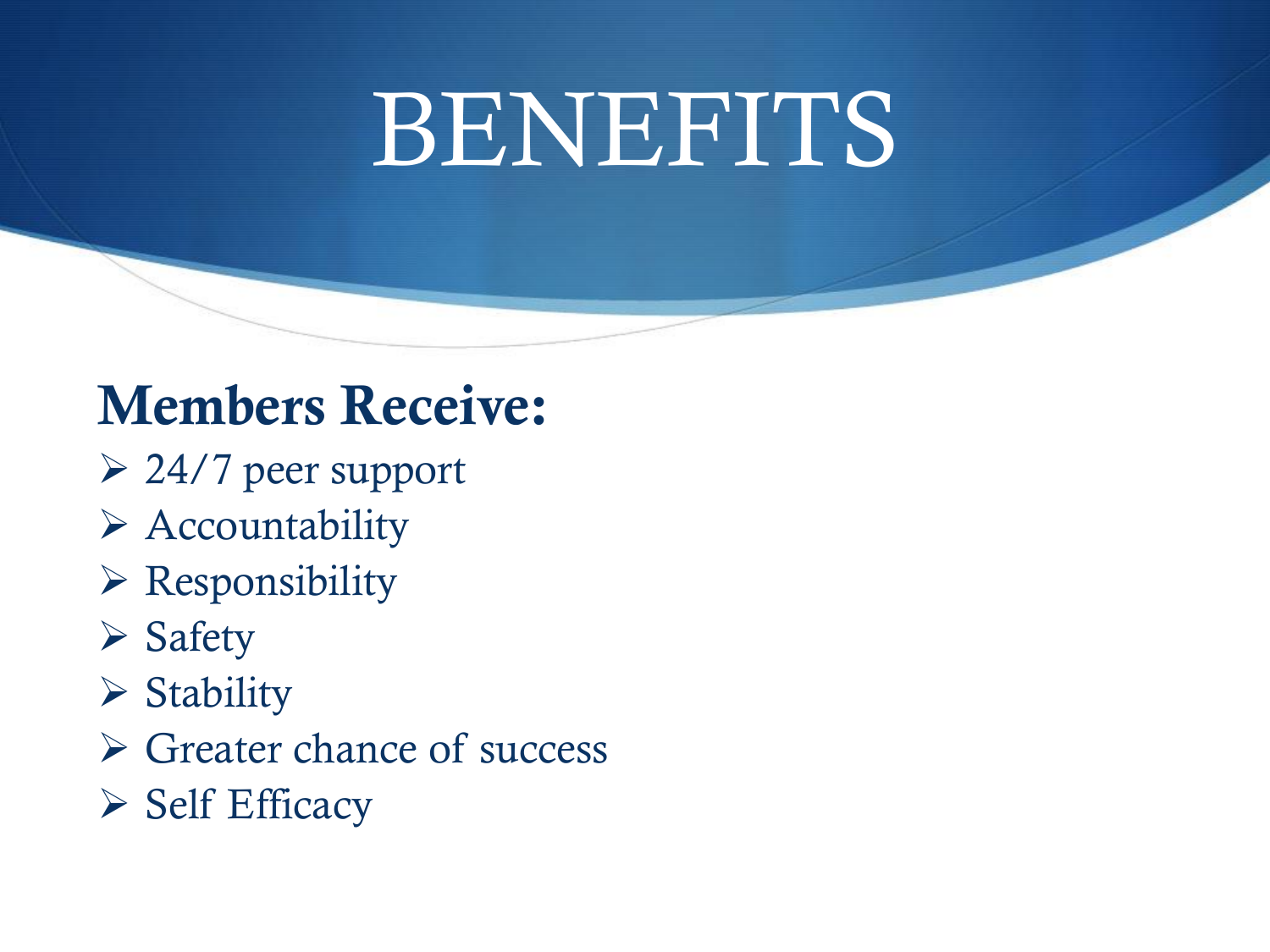## STATISTICS

#### DePaul NIAAA Study:

- ➢ 897 Oxford House residents interviewed every four months for two years.
- $\geq 13.5\%$  had relapsed
- ➢ Income increased from \$794 to \$942 per month
- ➢ 80% employed
- $\triangleright$  Less than 5% incarceration

Jason, Davis, Ferrari, & Anderson (2007)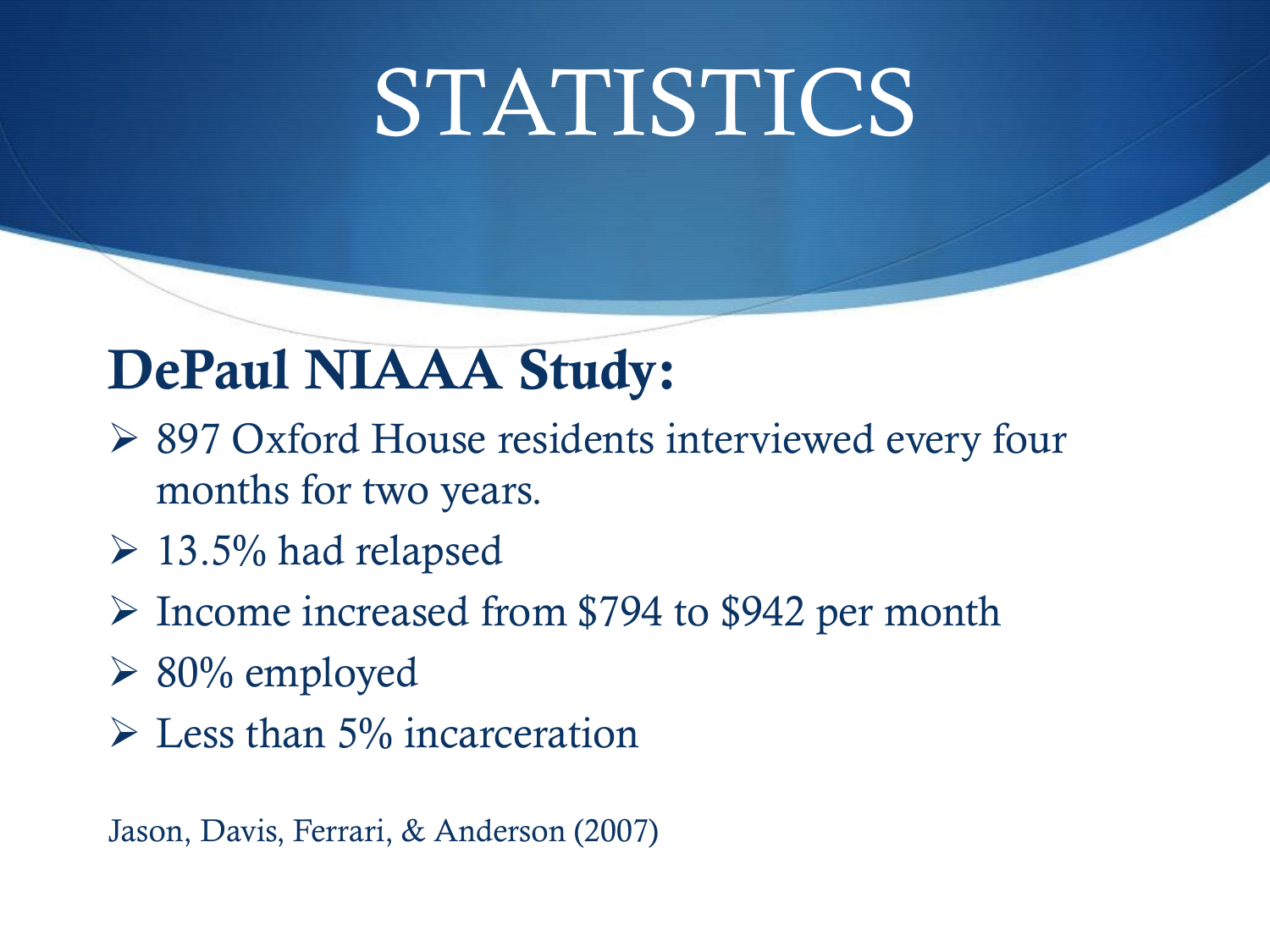### U.S. SURGEON GENERAL'S REPORT

In the November 2016 U.S. Surgeon General's Report on alcohol, drugs, and health "Facing Addiction in America," Oxford House is singled out as:

#### "**A LEADING EXAMPLE OF RECOVERY-SUPPORTIVE HOUSES**,"

The report explains that people who lived in Oxford Houses after severe substance use disorder treatment were 2-times more likely to be abstinent and had higher incomes and lower incarceration rates at follow-up after two years than similar individuals assigned to receive standard care.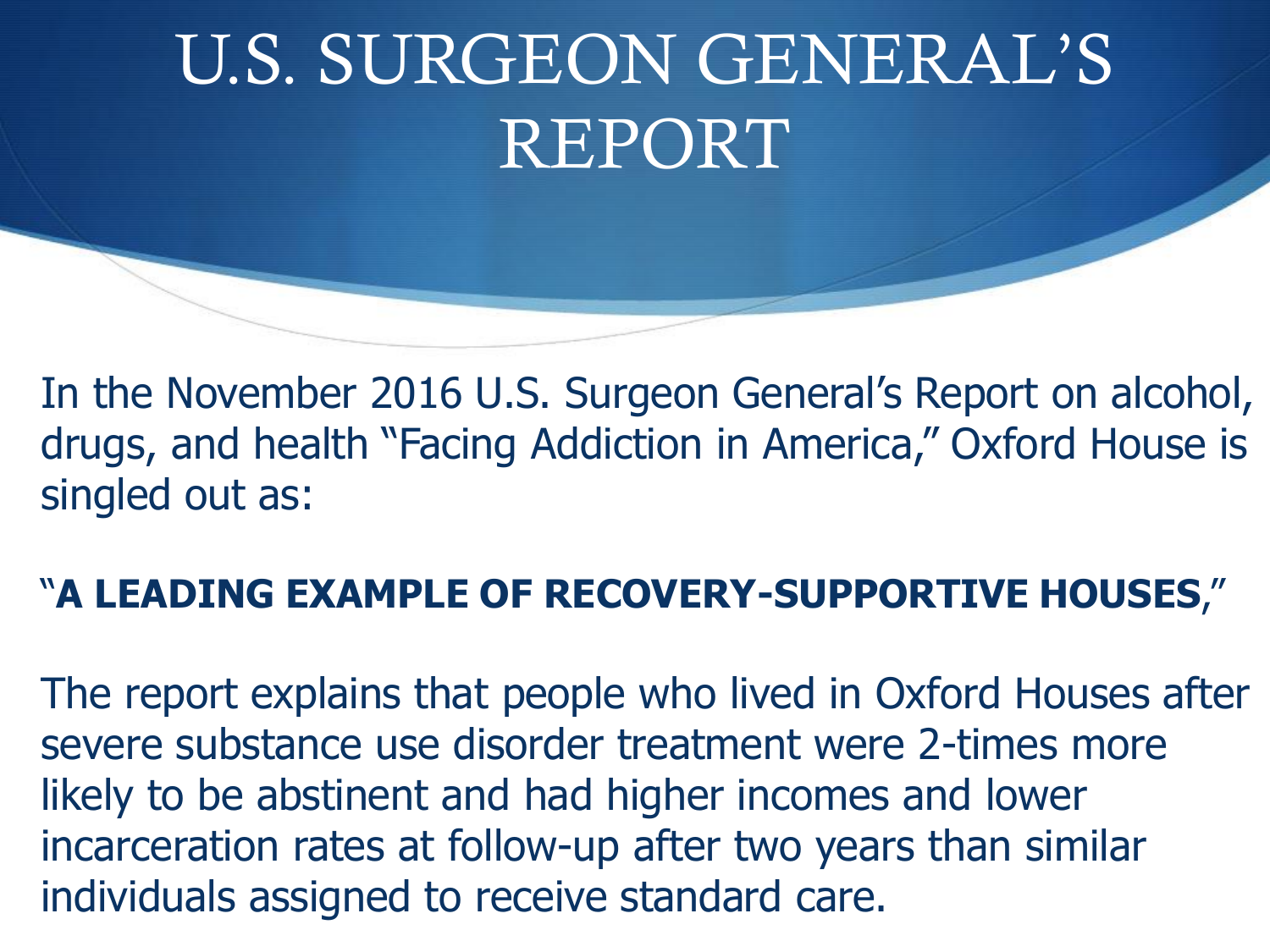### U.S. SURGEON GENERAL'S REPORT

The report also finds that **"THE NET COST BENEFIT** to the healthcare and criminal justice systems from the Oxford House assignment relative to standard care was estimated at **APPROXIMATELY \$29,000 PER PERSON** Over the 2-year follow-up period."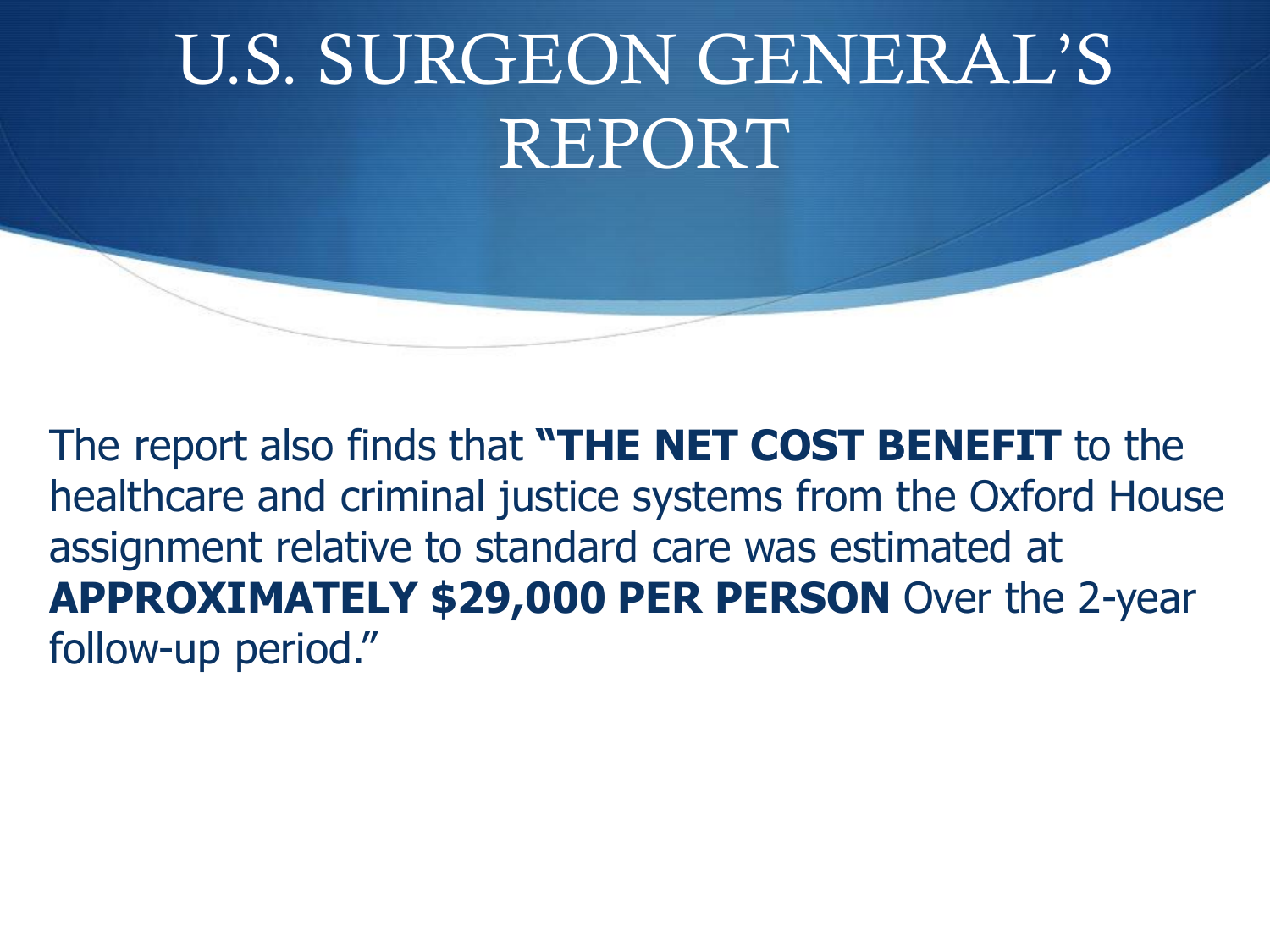## TO SUM IT ALL UP

➢ Oxford House gives alcoholics and addicts from all backgrounds the best chance at long-term recovery.

➢ Oxford House saves millions of tax dollars.

➢ Oxford Houses expansion is possible in any community with the right support in place

➢ Over 43 years of experience and backed by the federal government as a best program and practice.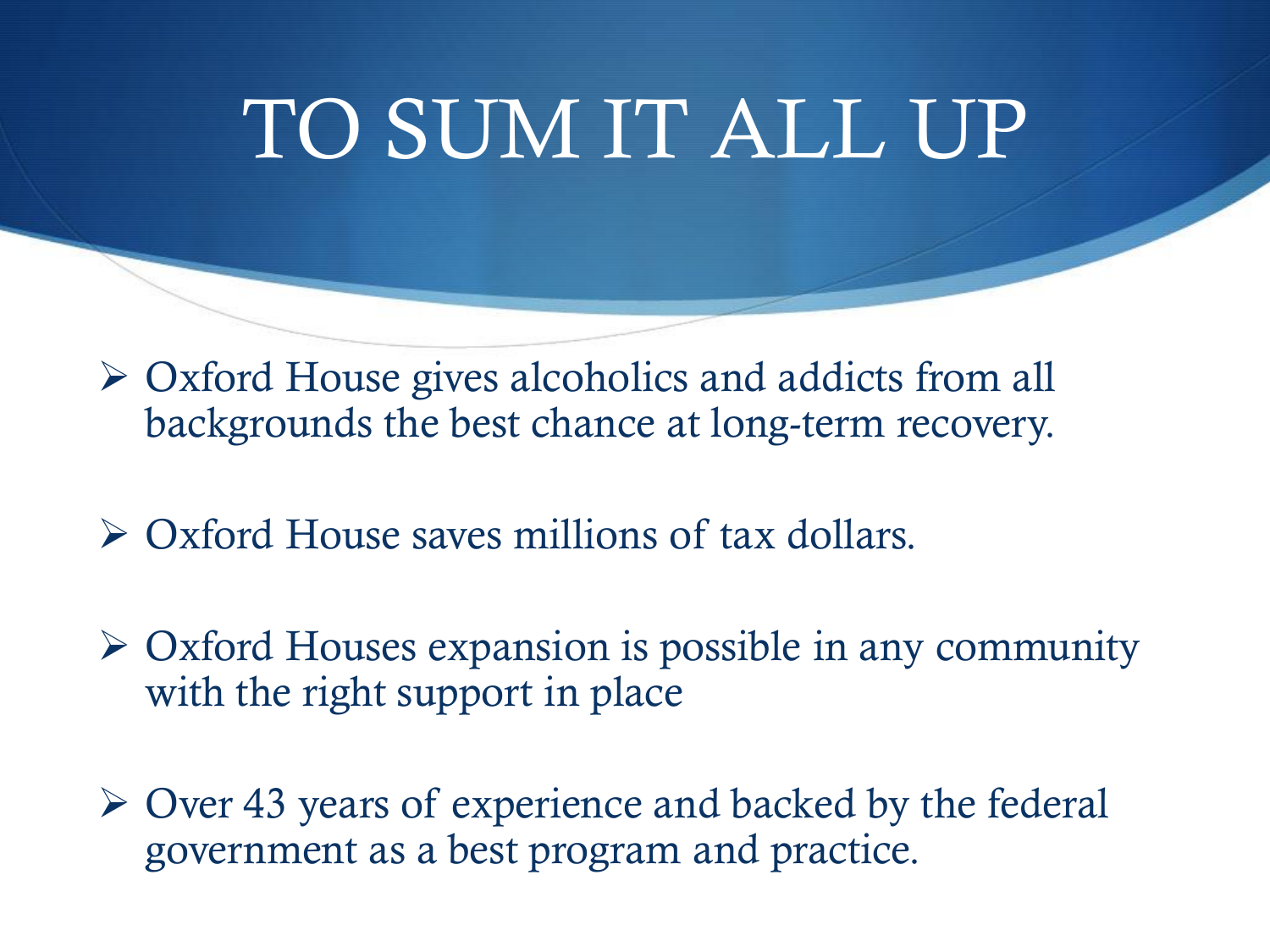## BUILDING RELATIONSHIP

#### NAVIGATING THE DRUG COURT WATERS INTERACTING WITH COUNSELORS AND JUDGES

Whit Holden Co-founder Oxford House, Inc.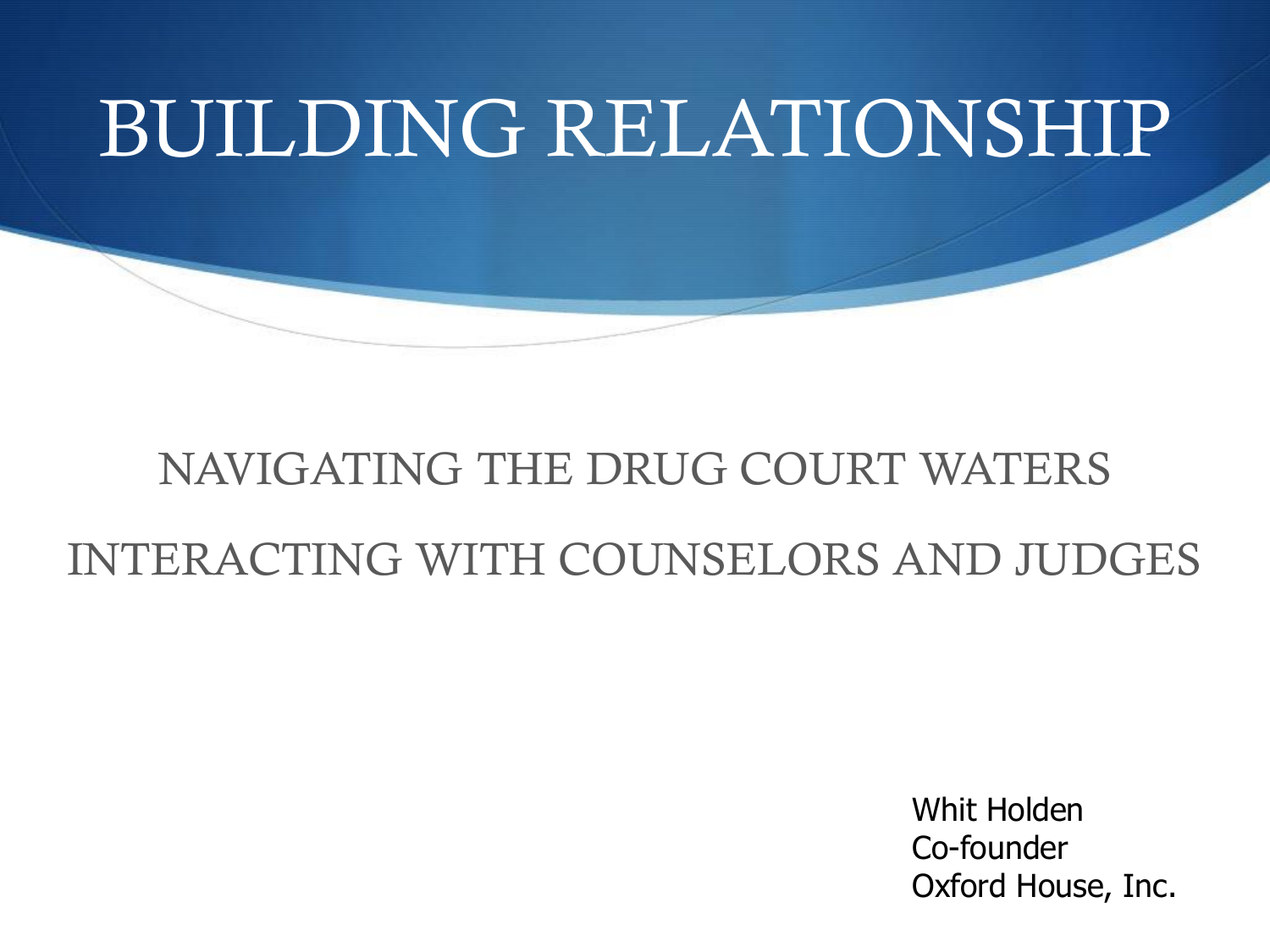Outreach Drug Court Liaison Services

- ➢ Presentations to Judges, Administrators, Staff, & Participants
- ➢ Establish strong working relationship with Drug Court
- ➢ Pre-screening, application, interview, & placement assistance
- ➢ Conflict resolution
- ➢ Operational guidance
- ➢ Opening new Oxford Houses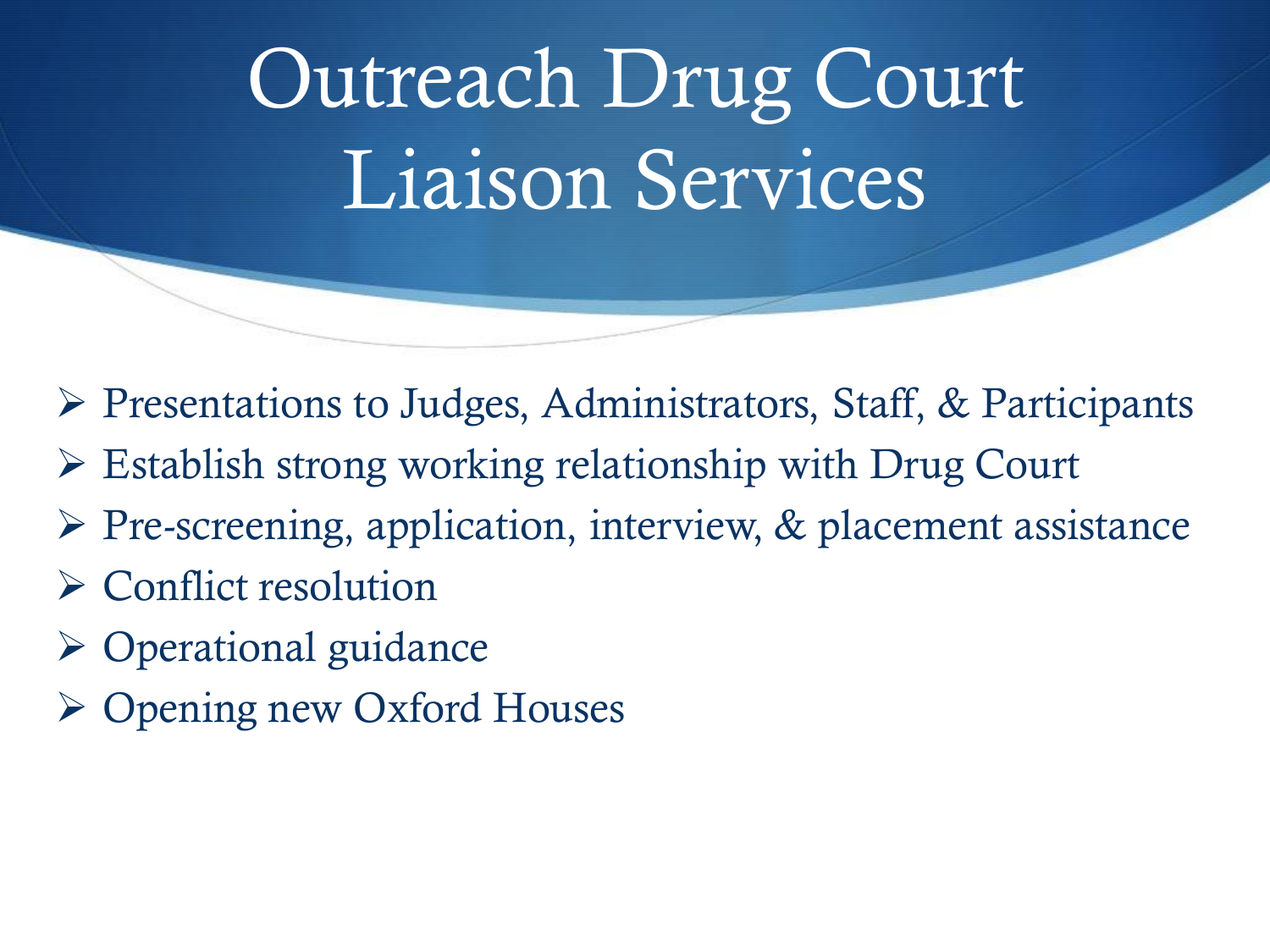Reoccurring Problems, Conflicts & Issues

#### $\triangleright$  We versus Them

- ➢ Having to be there versus Wanting to be there
- ➢ Time demands unique to Drug Court clients
- ➢ Oxford House guidelines versus Drug Court Court rules
- ➢ Drug Court contacts with Oxford House
- ➢ Differences among various Oxford Houses
- $\triangleright$  Scapegoating using Oxford House as an excuse for personal troubles